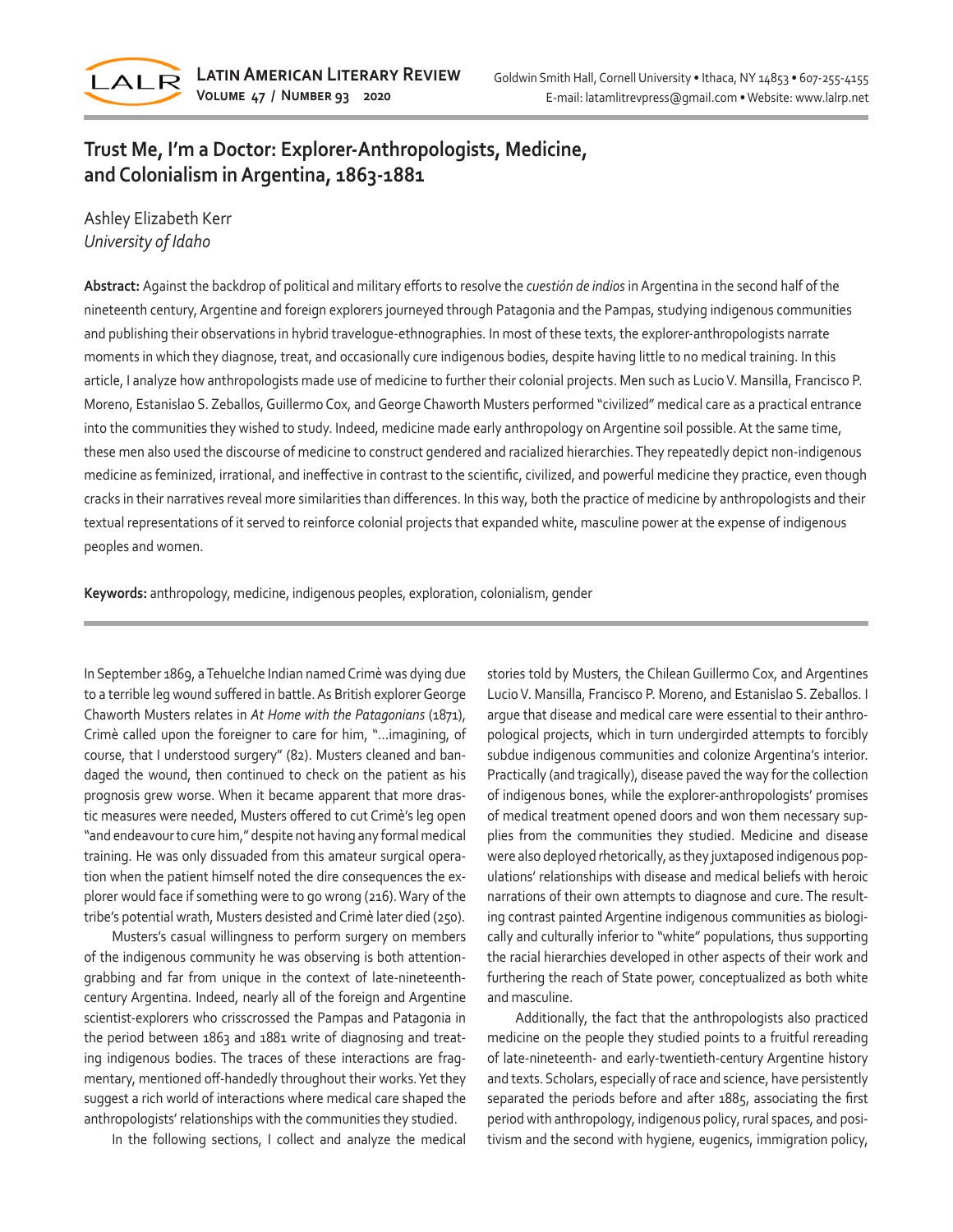urban spaces, and cultural nationalism (Delaney 625). While many of these differences were real and important, the rigidity of this temporal divide erases equally meaningful similarities. By studying the late-nineteenth-century anthropologists as government-sponsored medical practitioners (whether they were officially tasked as such or not), this essay demonstrates how late-nineteenth-century indigenous affairs prepared the groundwork for eugenic policies for dealing with immigrants in the first decades of the twentieth century.

#### **Medicine, Racial Science, and Nation**

In the River Plate, as in other parts of the Americas, disease and its treatments have long shaped interactions between the region's indigenous inhabitants and the European colonizers who forcibly displaced them. The immediate aftermath of contact provides the most dramatic representation of the spread and consequences of disease and is thus the most studied period (Casali  $4-5$ ). Nonetheless, highly infectious viruses, particularly the variola virus (better known as smallpox), continued to mediate whiteindigenous relations in the following centuries. As Hochman, Palmer, and Di Liscia argue, "A través de los últimos dos siglos en América, tanto la experiencia de enfermar como la medicalización de la experiencia llegaron a ser procesos que vinculaban individuos, Estados e ideales de nación" (13).

Indeed, disease and its treatment were inseparable from Argentine nation-building projects of the second half of the nineteenth century. In this period, Argentine elites focused on cementing the borders of the nation and inserting it into the global order as a cultural and economic equal to the countries of Europe and North America. One of the major obstacles to achieving these goals was the continued presence of indigenous peoples on lands the new nation claimed as its own. The physical presence of communities such as the Ranqueles, Tehuelches, Araucanians, and Selk'nam limited the expansion of creole populations, while indigenous raids on existing settlements imperiled lives and livelihoods. More abstractly, indigenous peoples' supposed biological and cultural inferiority threatened to further distance the nation from the white, European model that elites aspired to emulate (Quijada, "La *ciudadanización*" 688). In order to resolve this so-called *cuestión de indios*, the Argentine government implemented military campaigns of extermination, forced migration, assimilatory education policies, and the separation of indigenous children from their parents.

As María Silvia Di Liscia, Diego Armus, Juan Francisco Jiménez, Sebastián L. Alioto, and Romina Casali have demonstrated, infectious disease was an important ally of these projects. Viruses like smallpox weakened indigenous troops, making it easier for Argentine units to locate and subdue them (Di Liscia, "Viruela, vacunación" 50). Furthermore, epidemics decimated populations on the frontier and in detention centers around Buenos Aires, quite literally clearing the way for Argentine settlement in the interior (Jiménez and Alioto 134; Nagy and Papazian 7). Just as disease facilitated creole expansion, state disruptions of indigenous ways of life, including displacement, dietary changes, and the imposition of creole culture created poor living conditions where diseases could proliferate (Casali 12).

Prevention and treatment were also important determinates of creole-indigenous relations (Di Liscia, "Viruela, vacunación" 36). In the 1830s, governor Juan Manuel de Rosas used his vaccine-acquired smallpox immunity to impress his own power to *caciques.*  He also extended offers of vaccination to earn their loyalty and distinguish between friendly and enemy tribes (36-38, 41). Argentine leaders in subsequent decades also used the promise of medical care and power over disease to gain purchase in the Pampas and Patagonia. Underscoring the political nature of treatment in this period, it was often military commanders who made decisions regarding the health of captive *indios* despite the presence of medical personnel within their regiments (Jiménez and Alioto 131). Consequently, Armus notes, "el proyecto de sanear el campo o al menos combatir una de sus endemias reafirmaba el proceso de construcción de la nación y la expansión del estado y del poder central" (49).

During this time period, Argentine colonialism was also closely tied to the emerging discipline of anthropology. Scholars such as Mónica Quijada, Jens Andermann, Pedro Navarro Floria, Walter Delrío, Carolyn R. Larson, and others have shown that it is not coincidental that Argentine racial science emerged in tandem with "final" efforts to eliminate indigenous influences in the nation. Mansilla, Moreno, and Zeballos's observations, incorporated into evolutionary paradigms, provided a theoretical explanation of indigenous peoples' inferiority and thus justification for their elimination. Additionally, most of the anthropologists held positions in the national or state governments, meaning that they directly influenced policy relating to indigenous peoples. Mansilla, Zeballos, and Moreno all used funding from the federal government to pay for their expeditions. Zeballos's 1878 text, *La conquista de quince mil leguas*, was commissioned by General Julio A. Roca in order to shape the military campaigns of the late 1870s and early 1880s. Additionally, both Zeballos and Mansilla voted on propositions relating to indigenous reserves in their roles as national deputies in the 1880s.

The two foreigners I study here, Cox and Musters, shared the Argentines' interest in colonization and particularly their focus on how indigenous peoples would help or hurt such projects. In *Viaje en las rejiones [sic] septentrionales de la Patagonia, 1862-1863*, Cox argues that the Chilean government should invest in developing a path across the continent from Puerto Montt, Chile to Carmen de Patagones, Argentina. His personal experiences and ethnographic materials prove that "por parte de los indios no habría obstáculo alguno para avanzar la colonización hasta [el lago] Nahuelhuapi" (264). Musters's text is also inscribed in a colonial context. He begins his journey from "our remote colony of the Falkland Islands" (1), and repeatedly reminds the reader of the presence of British military men, missionaries, and seal hunters across the country. His last stop is the town of Carmen de Patagones, where he describes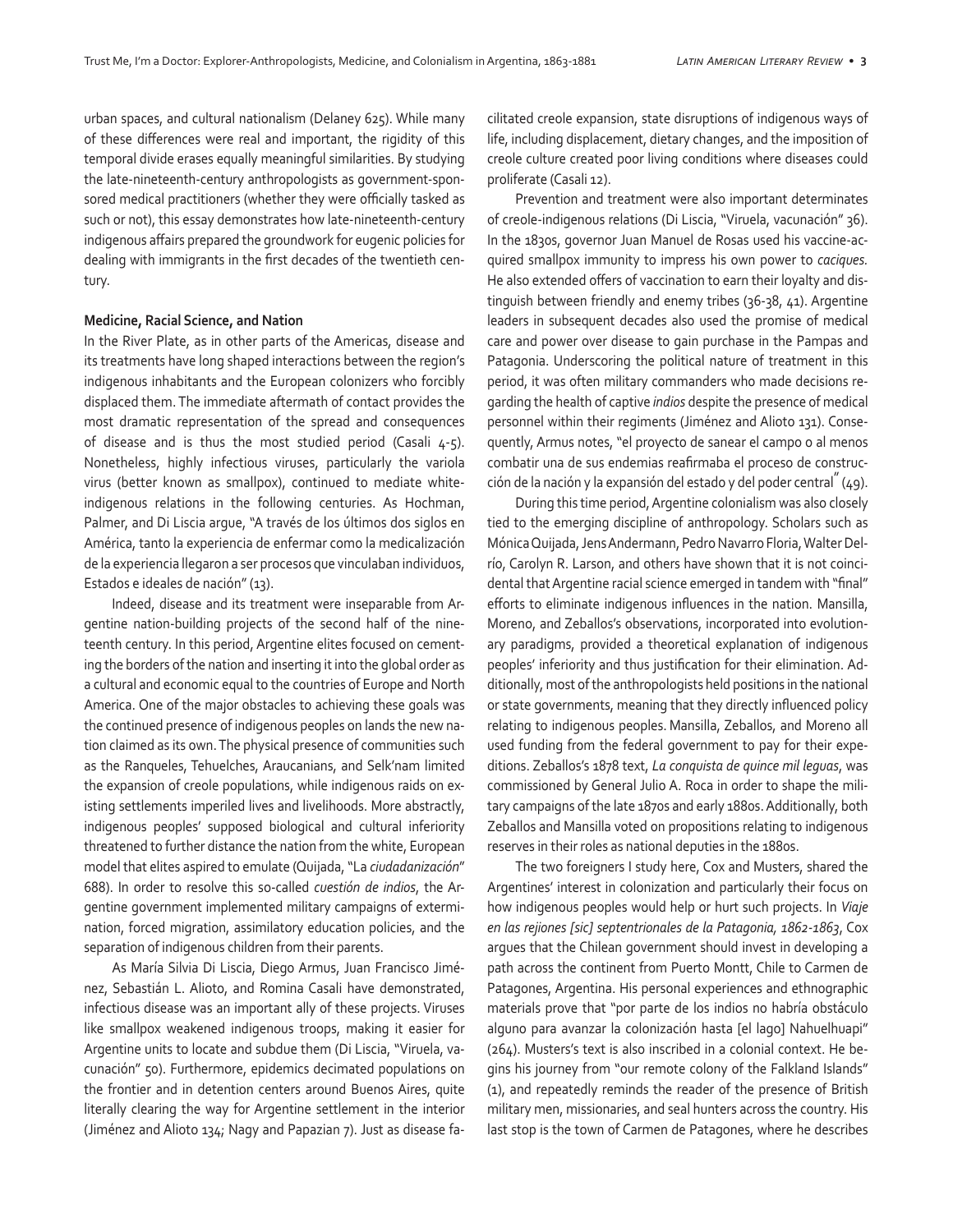the English Mission Station as a beacon of civilization amongst the surrounding barbarism (291). He concludes with advice for the English settler, including a discussion of native communities (306-310). Although the dynamics across national borders and regions are different, there is still a fundamental project of imposing civilization on indigenous peoples and limiting their physical, economic, and cultural significance. Furthermore, the Argentine exploreranthropologists dialogued with Cox and Musters's texts.<sup>1</sup> It thus makes sense to study Cox, Musters, Mansilla, Moreno, and Zeballos's work together.

As the above paragraphs demonstrate, there are significant bodies of literature on the relationship between anthropology and colonialism and the ties between medicine and colonialism in latenineteenth-century Argentina, but there has been no sustained analysis of the fact that often the anthropologist and the medical practitioner were the same person. Indeed, nearly every single one of the explorer-anthropologists of the Pampa and Patagonian regions describes moments in which they diagnose, treat, and even cure maladies ranging from rheumatism to hangovers. These interactions are narrated against a broader backdrop of observations about indigenous health, medical practices, and beliefs about wellness and illness. Despite the consistency of these types of actions and observations in the texts, scholarship has only made passing note of the ways in which medical practice served anthropologicalcolonial projects. By turning to these interactions, we can elaborate another important pathway through which the anthropologists with their ever-present ties to the national government—both theorized and carried out efforts to bring indigenous communities under national control.

#### **The Practical Benefits of Practicing Medicine**

In many cases, medical care made early anthropology in Argentina possible. A clear example comes from Mansilla's 1870 *Una excursión a los indios ranqueles.* In the text, he recounts encountering the chieftain Ramón's brother, Linconao, who was suffering greatly from smallpox. Writing in his usual dramatic fashion, Mansilla describes how he heroically overcame his revulsion at the man's blistered skin, picked him up, and brought him to Mansilla's own home, where he was cared for by "una enfermera muy paciente y cariñosa, interésandose todos en su salvación, que felizmente conseguimos" (14). Although he played no part in the actual cure, Mansilla centers his own role in the tale: only one line mentions the nurse's care, while nearly a page is dedicated to his transfer of Linconao and reflections on disease.

The pragmatic function of his actions is clear throughout: Mansilla notes that Linconao is "un indio muy importante" (13) and explains that his ability to cure him meant that Ramón "me ha manifestado el más ardiente agradecimiento por los cuidados tributados a su hermano, y éste dice que después de Dios, su padre soy yo, porque a mí me debe la vida" (14). When he first arrives to Ramón's

*toldo* (camp), the chieftain thanks him again for his help and asks after his brother (99). At this point, Mansilla then reminds Ramón and the reader that he personally had saved Linconao, foregrounding his participation in order to maximize Ramón's indebtedness to him and, consequently, his generosity. Mansilla's ploy works: after Linconao's recovery, Ramón loaned Mansilla his *lenguaraz* (translator) and *rumbeador* (tracker), Mora, telling him to keep him as long as necessary (100). Without Mora, Mansilla would have been severely limited in his ability to navigate the desert and communicate with the Ranqueles. Later in the excursion, he returns again to Ramón's *toldo*, where he is given shelter and plenty of food, allowing him and his men to eat beef and mutton instead of the last of their mules (412). Making sure that Linconao received proper care for an illness that had killed many other Ranqueles gave Mansilla a bargaining chip that directly facilitated both his political project and his ability to enter into and observe the Ranquel world.

Other explorers similarly exploited medical care in order to win good will, access, and supplies from the communities they studied. Traveling in Patagonia, the Chilean explorer Cox treated a woman for "una inflamación producida por el abuso de aguardiente" with linseed water and calomel, a common nineteenth-century purgative used to cure everything from gastrointestinal illness to measles and typhoid fever (Cox 119; Risse 59). Like Mansilla, Cox approached medical care pragmatically, writing: "creía que la fama de la curación pasaría por la cordillera, i [sic] podría hacer tornar un poco en mi favor la opinión de los Pehuenches" (119). Cox was right; he was able to cross the border and make detailed observations of various tribes. Fifteen years later, Moreno used nearly identical imagery to describe how his medicinal powers made his own studies possible. In *Viaje a la Patagonia austral* (1879), he writes of the "maravillosas curas que había tenido la suerte de realizar en las tolderías, y que me habían dado gran renombre y numerosa clientela" (104). This fame allowed him to move freely about the region and, more tangibly, won him a horse as payment for services rendered (106). Given that finding sufficient mounts was a continual roadblock to exploration of Patagonia (Moreno 229), this passage demonstrates again how medical care made many of the anthropological journeys possible.

The tit-for-tat of medical care for anthropological data is most explicitly seen in Zeballos's *Descripción amena de la República Argentina*, published in 1881. In it, Zeballos introduces himself to three Aracuanian chieftains: "Dijeles [sic], después de los cumplimientos de estilo, que era médico y viajaba estudiando el país y curando gratuitamente a los pobres; y les pedí como amigos que me permitieran dos cosas: reunir todas las mujeres y los muchachos de la tribu, para tomar una fotografía, y que me dejaran medir las tallas" (*Descripción amena* 71). Of course, he was nothing of the sort: he had no medical training and if he was curing the poor as he traveled, his text maintains very few traces of that activity. Rather, he (falsely) uses the promise of medical care in order to gain permission to measure and photograph indigenous bodies, procedures that were often met with suspicion. Furthermore, the actual medical visit pro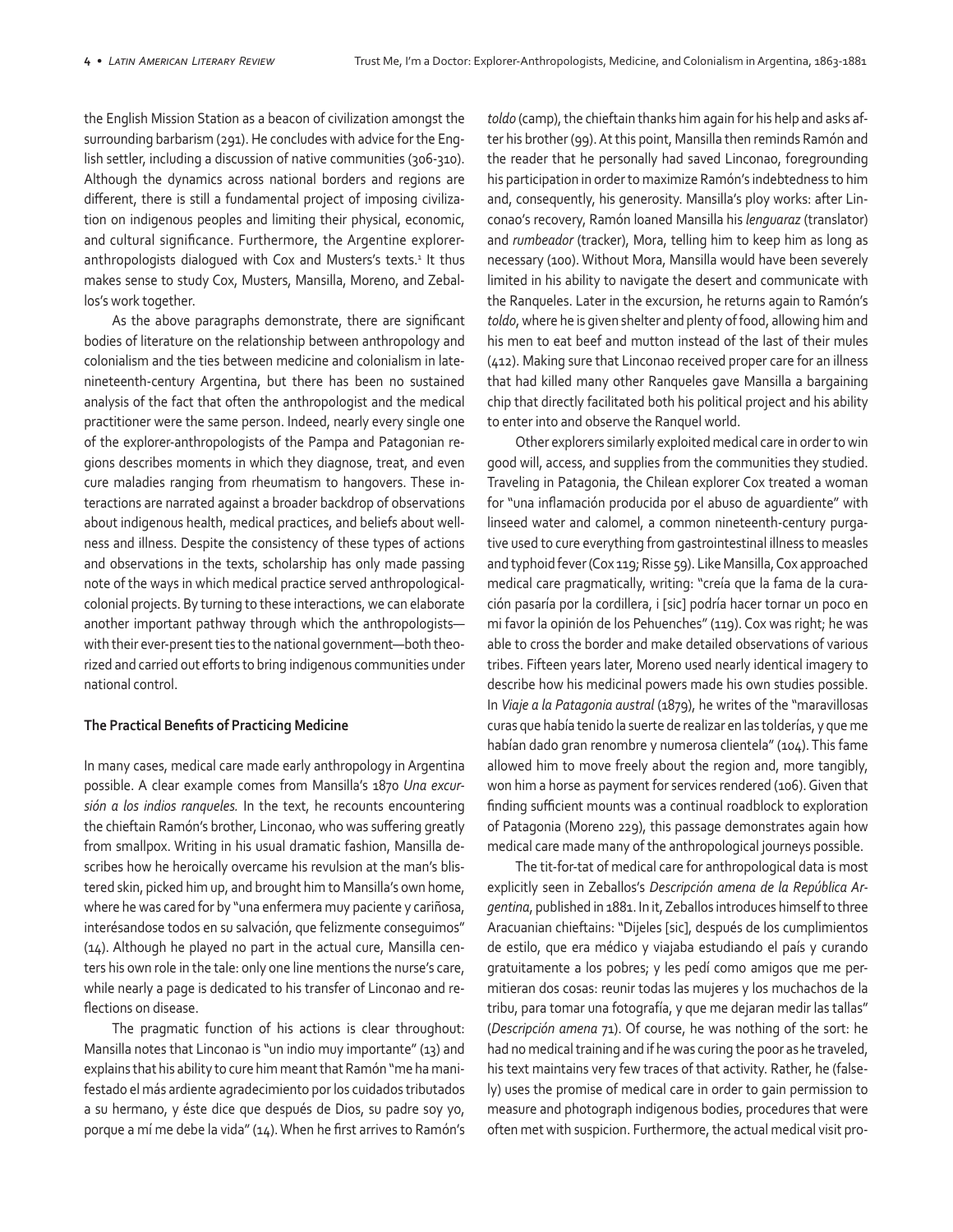vided him with "ocasión de tomar conocimiento de ciertos detalles de la vida de tan exigentes amigos" (Zeballos, *Descripción amena*  74). For Mansilla, Moreno, Zeballos, and their foreign counterparts Cox and Musters, the ability to offer medical services was absolutely essential to their good relations with tribes, access to resources, and ability to move around. It also allowed them to measure and photograph bodies and observe practices relating to sickness and health, interior spaces, the elderly, etc.

More grimly, illness also intersected with another key practice for nineteenth-century anthropologists: the collection of skulls and bones. Skeletal remains of both prehistoric and modern "savages" were believed to hold the key to answering thorny questions regarding the origins of humankind, the extent of racial differences, and the mechanisms of racial change over time. They also had very practical functions. Skeletons could be sold domestically and abroad for large sums of money or build the prestige of scientist and nation in private collections, museums, and international expositions (Podgorny, "Bones and Devices" 254).

Diseases such as smallpox facilitated these collections by striking down individuals of all ages and genders. When several of the Tehuelche Indians Moreno brought to live at his still-being-built Museo de La Plata succumbed to illness, he was able to dissect and display their bodies, "valiosísimos materiales de estudio…en bien del conocimiento de nuestro origen" (in Oldani, Súarez, and Pepe 3). In *Descripción amena*, Zeballos similarly stresses how disease facilitated the collecting of bones, and thus racial science and the progress of the nation. During his journey, he comes across an oasis where numerous Araucanians suffering from smallpox had been left to die. He first notes the horror of what he was seeing in gothic language: "Sobraba de imponente y de aterrador el espectáculo en aquella soledad, a la hora en que hundido el sol en el arrebolado horizonte, desprende sus cortinas sobre la tierra el crepúsculo, precursor de las visiones y fantasmagorías de la noche." Nonetheless, only a semicolon separates this vision from practical scientific want: "pero con todo, había en aquellos lechos mortuorios algunos cráneos de formas tan raras y de tipo tan evidentemente araucano, que dando al traste con la majestad de la escena, ordené reunirlos para mi colección" (242). More affected by the tragic scene than he is, Zeballos's soldiers refuse to "cortarlos por las vértebras cervicales," so he does it himself. He leaves with six more skulls that he declares he will eventually donate to "los museos de mi Patria" (242-43). Human tragedy thus becomes a happy accident leading to the improvement of science; smallpox makes both Zeballos's anthropological ruminations and the cultural nationalism of the museum possible.

While Zeballos depicts the moment as a positive development, his indigenous guide's reaction underscores the human costs of the unholy alliance between disease and racial science. It is worth reading the passage in its entirety:

Era de ver al indio Carriqueo. Me miraba de lejos con ojos

de tigra hircana herida en su prole. Hablaba en su lengua rápidamente y casi a gritos, accionaba señalándome con el dedo, parecía desesperado de no poder blandir la lanza y agregar mi cadáver al de sus hermanos; y bajando de repente el tono de sus peroratas, suplicaba con voz de sollozos. Todo lo entendía yo; pero finjía [sic] ignorarlo todo. El indio no me maldecía; lejos de ello, cuando hablaba a gritos, se lamentaba de que tuviera valor de llevar virulentos en mi equipaje; y al suplicar, pedía que enterráramos esos huesos para que no nos envenenaran. El indio no se me acercó en toda la noche: algo mas, no pegó sus ojos. Decía que todos íbamos a morir de viruela en castigo de la profanación que diariamente hacíamos.  $(243)$ 

Despite recognizing that the cadavers are Carriqueo's "hermanos," Zeballos's language minimizes the guide's potential emotional and moral concerns regarding beheading the recently deceased in the name of science, reducing his angst to only fear of contagion. He then depicts Carriqueo's fear of disease as ridiculous or even stupid. His over-the-top reactions contrast with Zeballos's calm, methodical actions, particularly the emotionless way he describes the process of separating the skulls from their bodies. Most tellingly, Carriqueo's warnings to do not deter Zeballos, representing his fear that they will contract smallpox as unfounded. Zeballos's actions thus claim the victory of rational science over irrational barbarism, casting Carriqueo, and by extension, his people, as inferior and primitive.

Nonetheless, the triumph of knowledge over superstition in this passage is not as straightforward as Zeballos would like it to appear. Recent research shows that under proper conditions, "variola virus can survive in lesion crusts or tissues for months or years," and there is some evidence that the disease can be contracted by contact with the bodies of the recently deceased (McCollum et. al. 179- 80). While Zeballos does not give enough detail to actually calculate the risk of contagion in the situation he described, painting his guide as naively hysterical is patently unfair. Furthermore, like Juan Manuel de Rosas in the 1830s, Zeballos may have been harnessing the power of vaccination in an illusionary performance of civilized superiority. The earliest efforts to vaccinate in Buenos Aires date to the first decades of the nineteenth century (Di Liscia, "Marcados en la piel" 411). A series of outbreaks increased efforts in the 1870s, and by 1886 smallpox vaccination was mandatory for all residents of Buenos Aires (416). Given Zeballos's personal and political connections to many of the most important hygienists of the Generation of 1880 (including Guillermo Rawson, Eduardo Wilde, Emilio Coni, and Carlos Pellegrini) and contact with the most vulnerable populations, it seems probable that he would have been vaccinated by the time he wrote *Descripción amena* in 1881. If he indeed were, this would explain his willingness to carry potentially infectious materials. Suppressing that fact in his narrative allows him to falsely depict Car-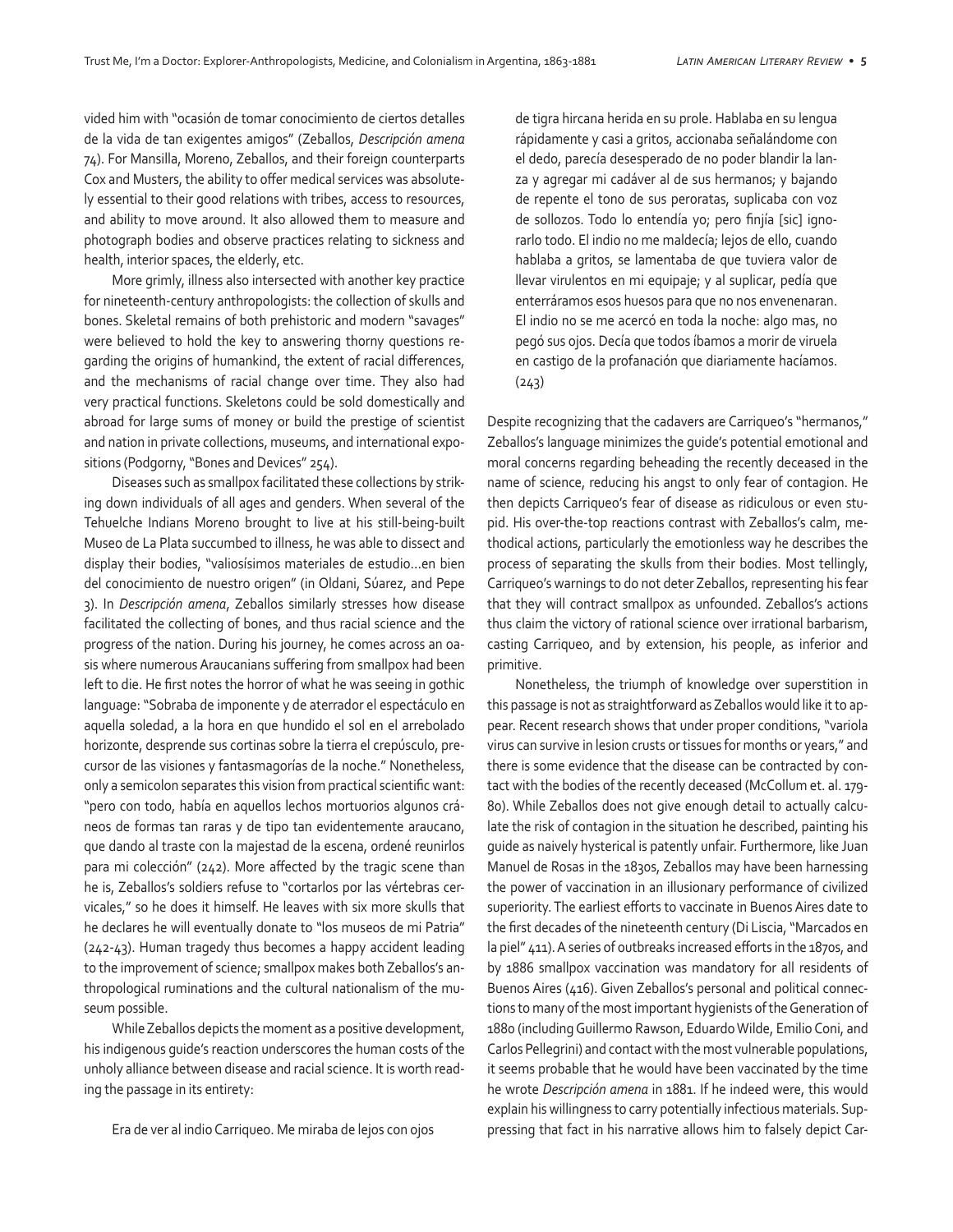riqueo (and by extension, all indigenous people) as unreasonably hysterical, uninformed, and unhealthy.

Carriqueo's fearful threats also indicate that, while practical, using disease and medicine to interact with the tribes was not without risk for the explorer-anthropologists. If curing indigenous patients opened doors, failing to cure them could irrevocably close them out of the societies they wished to study. Musters's patient, Crimè, asks him not to perform surgery on his leg as he fears the consequences if Musters were to fail to save him (216). Moreno explains more precisely what sort of problems a failed doctor might encounter amongst the Tehuelches. According to him, the Tehuelches did not believe in natural death, except for in battle. Any other type of death was inexplicable and therefore "hija de hechizos, y estos no pueden existir sin que haya seres que los engendren" (107). This understanding of death meant that should the doctor (Moreno himself) fail to save the patient, then he "habría sido *lógicamente* considerado brujo y causa, en consecuencia, de esa degracia" (107, italics in original). Being labeled as a witch would not have helped his scientific projects and, more concerningly, witchcraft could not go unpunished. Moreno fears that if his patient dies, then he, too, could face fatal consequences (106). Thus, while medical care could be a very useful tool to the anthropologist in Argentina, he needed to be exceptionally careful regarding which cases he took on. Anything less than a sure bet could backfire, ending both study and scientist.

#### **Narrating Medicine, Constructing Hierarchies**

Disease and medicine also served colonial anthropological projects in less tangible ways. Narratively, disease served as an "excusa o recurso para discutir otros tópicos" (Armus 45). Indeed, as David S. Jones asserts about the colonial United States, "Diseases and their disparities were never objective scientific facts. Instead, they were produced by social forces, interpreted through social biases, and used to perpetuate social advantage" (7). In the texts I study here, medicine and the narrating of medical encounters between scientist and subject were a rhetorical entry into discussions of racial difference, colonization, and what role native tribes would play in the future nation. As the following sections will demonstrate, in the anthropologists' writing, disease is principally linked not to microorganisms or germs, but to natural, racialized difference and barbarous cultural practices. The scientists set up a hierarchical duality of indigeneity, poor choices, vice, and illness, versus whiteness or creoleness, appropriate behavior, and health. Such representations justify the disappearance of indigenous communities while also placing the blame for illness entirely upon them, not white populations whose ancestors brought the disease to the continent and who introduced it into tribes with their travels on the frontier (Di Liscia, "Viruela, vacunación" 58).

The first piece of this project was establishing that indigenous people were biologically inferior to the people of European descent the anthropologists themselves represented, as evidenced by their greater susceptibility to diseases like smallpox. Mansilla attributes the fact that indigneous peoples were more likely to contract the disease to "circunstancias cutáneas o por la clase de su sangre" (14), while Zeballos settles on "las impurezas de la sangre, contaminada por una sífilis pavorosa" (*Descripción* 242). Zeballos's turn of phrase is particularly interesting, as "impurezas de la sangre" invokes both early theories of illness and the Hispanic idea of "pureza de sangre," or avoidance of racial mixing, either of which could explain the Indian's biological inferiority. While Zeballos and Mansilla disagree on the exact biological cause, they agree on the effects: viewed in the implicit evolutionary framework structuring the Argentine anthropological texts, this susceptibility made indigenous peoples less fit to survive in the struggle for existence and thus doomed to disappear.

Indigenous cultural practices further exacerbated these biological deficiencies. In the above quote, Zeballos insists that rampant syphilis is one of the primary causes of the "impurezas de la sangre" that threaten indigenous health. Throughout history, sufferers of syphilis have been blamed "for acquiring the disease because of their own sinful behavior" (Parascandola iii). Whereas a common cold may be attributed to judgement-free biological factors, venereal disease is often blamed on practices thoroughly entrenched in a moral framework. Indeed, in Argentina there was a long tradition of associating indigenous people, particularly men, with sexual excess that bordered on irrational and animal-like. For example, Mansilla writes of the Ranqueles' "furores eróticas" and generally more sexually permissive society (253), while Zeballos notes their "pasiones incontrarestables" (*Descripción amena* 257). Moreno relies on similar imagery in his work, linking "deviant sexuality and savagery" (Peñaloza 468). Given this popular framework, Zeballos's assumption that most Indians were infected with syphilis carries the heavy weight of stereotype, moral judgement, and callousness. The implication is that the indigenous peoples he studies were directly responsible for their own smallpox deaths because of their uncivilized behavior.

All of the medical episodes Moreno narrates involve diseases or symptoms with strong moral connotations, thus blaming indigenous peoples for their own poor health. One of the illnesses he most frequently observes in his travels is purulent ophthalmia, a type of eye irritation. He explicitly attributes its proliferation to the Tehuelches' nomadic life, use of smoke, and general lack of hygiene, all customs frequently cited in contemporary texts as proof of the tribe's barbarism. Moreno also makes clear that purulent ophthalmia stemmed from sexual practices, insisting that it spread especially quickly after "las grandes orgías" (228). Only pages before, Moreno described those orgies as hellish, alcohol-fueled sexual experiences, again linking infection to deviant—and even savage behavior (214-15). Furthermore, although he does not say so explicitly, the close proximity of purulent ophthalmia and sex in his text remind the knowledgeable reader that the eye infection was often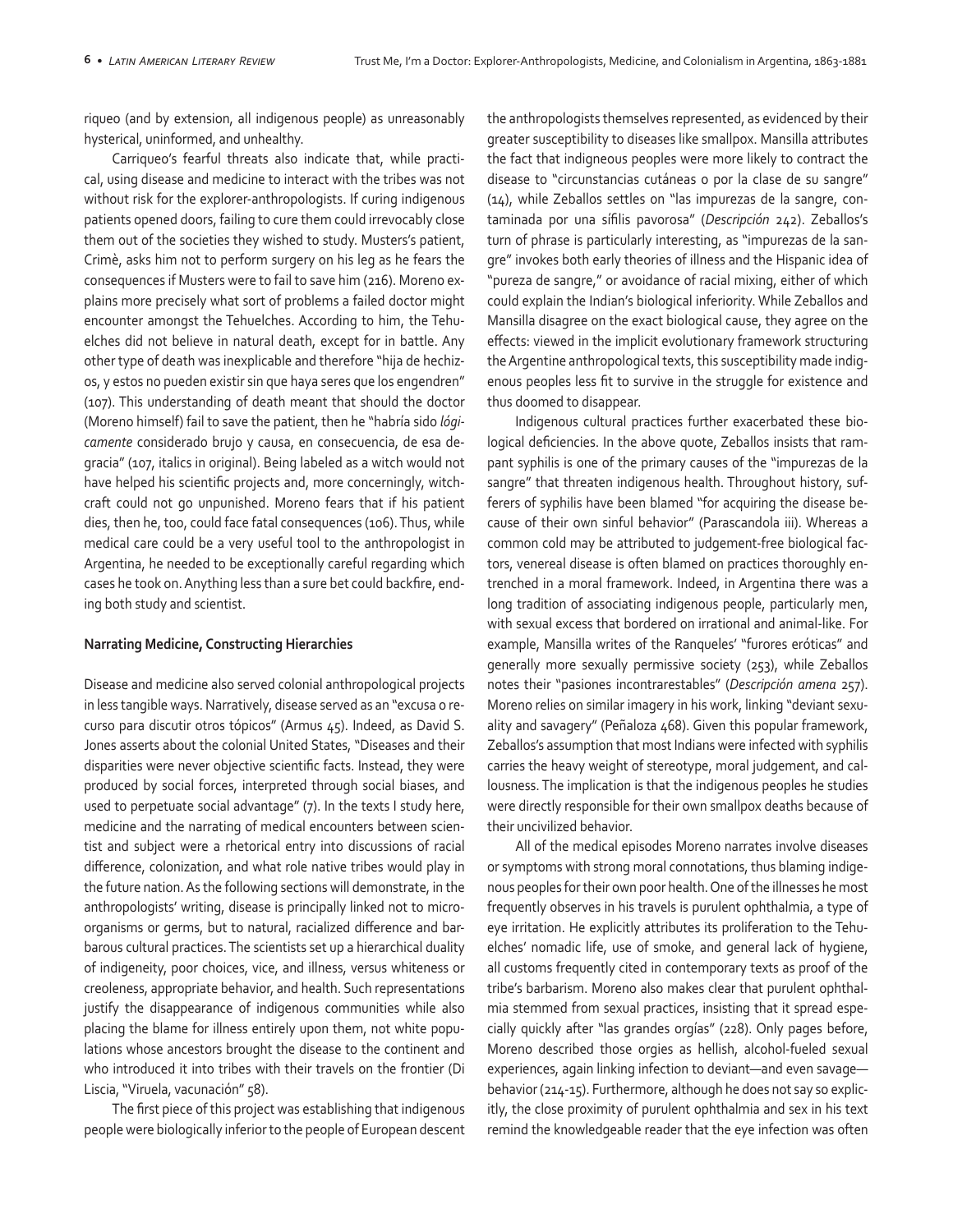a sign of gonorrhea, a fact well-documented by nineteenth-century doctors and researchers (Benedek 56). Thus, the very disease itself evoked images of sexual excess, backed by Moreno's judgmental eyewitness observations of the practices leading to its transmission. Underscoring the importance of "improper" behavior and the insulating, protective effects of being civilized, Moreno closes the passage by noting that he, his assistant, and one of his native guides were spared precisely because they did not participate in the orgy.

In addition to sexually transmitted infections, the other group of diseases that Moreno focuses on in *Viaje a la Patagonia austral* are those attributed to drunkenness. The principle medical episode he describes happens after a long night of drinking. As he tries to sleep, he is woken by a messenger from the chieftain insisting that he come quickly with his medical kit: "Se hallaba apesadumbrado porque la hija de Chacayal, que era al mismo tiempo mi prometida, parecía estar gravemente enferma y exigía mis cuidados médicos. El licor la habia [sic] seducido, y la embriaguez le había ocasionado fuertes dolores de cabeza, cuyas causas no adivinaban los indios, aturdidos en estos momentos" (105). As in the passages related to sex, here Moreno explicitly links illness not to germs, but to indigenous behavior. In this regard, cultural practice could lead to extinction by disease, while cultural assimilation would lead to better health through "better" practices. Indians could continue to live, as long as they stopped living like Indians.

After establishing the biological and cultural ties between indigeneity and poor health, the anthropologists juxtapose indigenous and creole medicine and narrate their own ability to treat, control, or cure illness as the victory of civilization over barbarism. Musters describes how the Tehuelches attempt to scare away sickness with displays of guns and swords (255). He also associates many of their practices, including spells, bloodletting, and medicinal herbs, with those of "our grandfathers," depicting them as behind the times (183). Mansilla similarly notes the limitations of Ranquel medicine: "¡qué curiosa es la farmacopea de los indios! Toda ella se reduce a yerbas astringentes y purgantes, y agua fría" (255). Although he does not explicitly state that creole medicine is superior, the implication is that it is much broader and therefore more sophisticated.

Zeballos makes the comparison clear. In describing creole and indigenous attempts to control smallpox, he notes that they depart from the same basic presumption: "los indios" have "la noción instintiva del mejor preservativo que la ciencia contemporánea recomienda contra las pestes: el aislamiento" (242). Even while equating the two systems, however, he claims civilization has come to it through science, while indigenous people know it instinctively, making their medical care animal-like, rooted in nature, not science. He then dramatically juxtaposes the mechanisms each society uses to ensure quarantine. Civilization, he claims, relies on "fumigaciones, blanqueos, desinfectantes y elixires, cuando no con públicas rogativas y solemnes procesiones" (275). In contrast, native communities cruelly abandon all sick people to their luck, physically isolating them far from the community and even beheading those

that attempt to break the quarantine line (242). Although he acknowledges that both strategies are effective at controlling variola, he clearly looks down on the indigenous one as barbarous and cruel, noting that "esta se entretuviera en inmolar millares de personas"  $(275).$ 

In other cases, it is the narration that suggests the superiority of creole medicine to indigenous ways. The fact that the anthropologists claim that their medicine wins them fame, access, horses, and other goods suggests that the care they provide is of value to indigenous communities because it is superior to anything they have. Indeed, in the texts by Zeballos, Mansilla, and Moreno, the untrained-in-medicine anthropologists are able to sweep in and cure indigenous men and women on the brink of death, astounding their relatives with the cures. These triumphs are inscribed in an explicitly colonial context: when Mansilla helps cure Linconao of smallpox he describes it as a clear win for civilization over barbarism. Their medicine's victory over death and superstition further cements creole superiority and establishes the bases for future paternalistic relations between the tribes and the government, for the indigenous communities are conceptualized as unable to save themselves and needing the intervention of the white, officially sponsored anthropologists.

In these assessments of indigenous medicine, Musters, Zeballos, and their peers hold up Ranquel, Tehuelche, and other practices against the standards of western science. They assume western scientific-medical practice to be grounded in rationality, objectivity, and universal truth, while dismissing local knowledges as partial, superstitious, and rooted in animal instinct. In many ways, they depict Tehuelche and Ranquel ways as not just incorrect science, but actually outside the realm of science at all. Nonetheless, as postcolonial and feminist scholars of science and medicine have made clear in recent decades, the long-held opposition between science and indigenous knowledge as myth or belief ignores the fact that indigenous knowledges about medicine and the natural world are also built on centuries of observation, thus employing empiricism (Bala and Joseph 42; Pierotti 9). Simultaneously, scholars such as David Turnbull and Sandra Harding have made the argument that all knowledges are local, including Eurocentric scientific practices (Turnbull 31; Harding 34, 55). Western science thus holds no implicitly superior or culturally neutral position from which to view the world.

Approaching the nineteenth-century texts through this theoretical framework allows us to capture the ways in which the explorer-anthropologists' Eurocentrism shapes their interpretation of events related to disease and medicine. In one passage, Zeballos treats an elderly woman for rheumatism. He then relates his experience to other women in the tribe: "Cuando les dije que esa enfermedad provenía del frio y de las mojaduras, y que debían evitar en lo sucesivo lo uno y lo otro, se levantó un vocerío tal entre las chinas, que me hizo comprender que mi reputación se había elevado a las nubes: hasta adivino me consideraban, porque ellas habían obser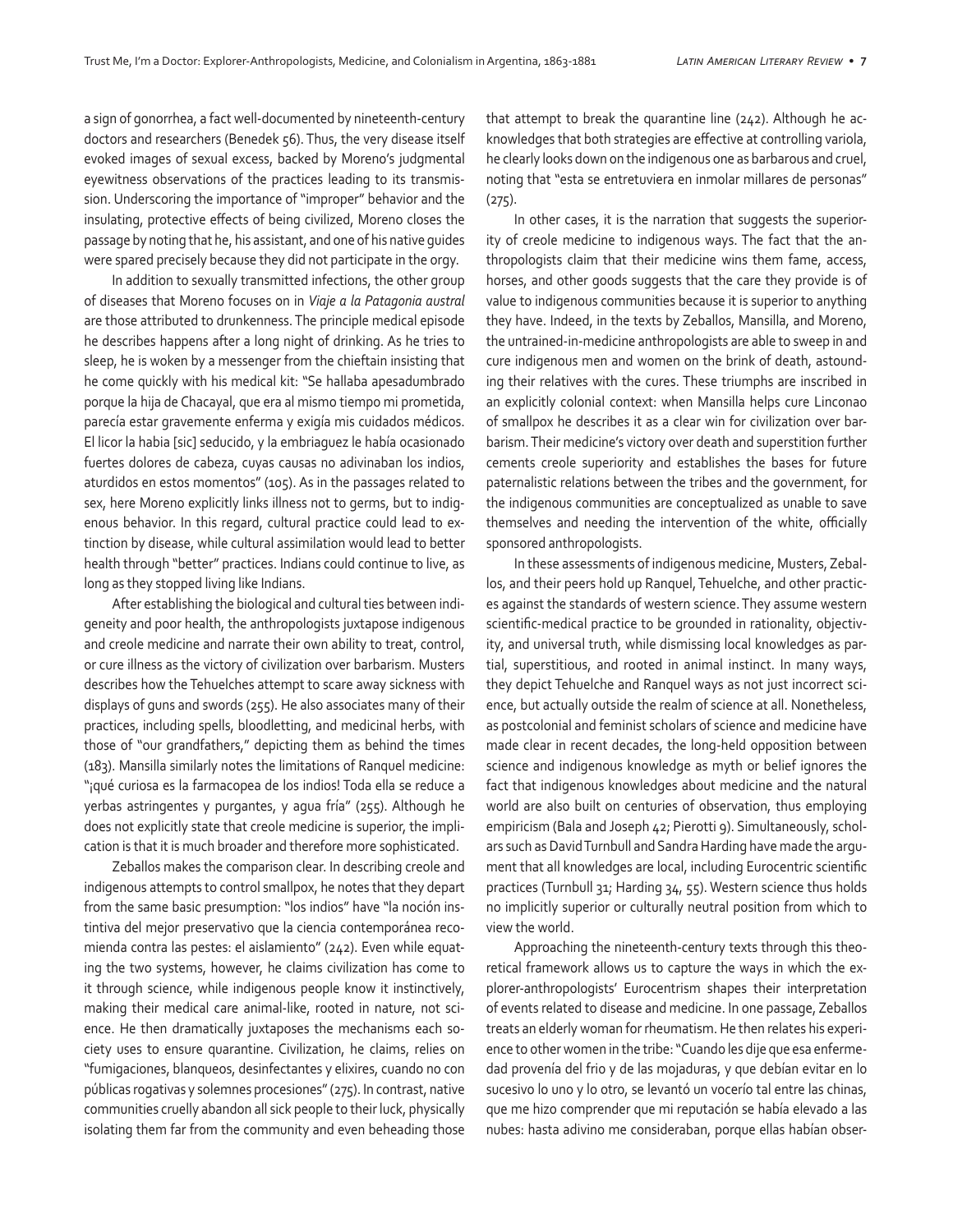vado lo mismo" (*Descripción amena* 74). Zeballos reads this as the moment of his triumph: according to him, the women believe he has supernatural powers and hold him up as exceptional. Reading between the lines, however, what he is fundamentally admitting here is that they—simple, barbarous women—on their own have come to discover the same thing that he, as a representative of science, had discovered. The distance between civilization and barbarism is not as far as Zeballos would like. Furthermore, can we trust Zeballos's translation of what the women were thinking, saying, or doing? Did he understand their clamor enough to know? What if they were laughing at him for thinking he knew something new? Or patting themselves on the back for being right?

It is also apparent that the "superior" medical position the anthropologists claim to occupy was really quite fragile. Creole medicine was really not much more advanced than indigenous medicine in late-nineteenth-century Argentina. Formal training was not necessary to provide medical care, particularly in rural areas where professional networks were few and far between (González Leandri 26). There was an especially serious lack of doctors in the Pampas and Patagonia, in part due to limited economic opportunities in comparison with more central cities (Bohoslavsky 195). Stella Maris Alvarez reiterates that in Rio Negro, an area near where all the anthropologists except Mansilla travelled, "la medicina era practicada por gente que estaba lejos de tener el título de médico," often requesting special dispensation to practice from authorities or even being granted it by their patients (115). Often, the only cure a medical practitioner could offer was the comfort afforded by his or her presence (116).

Reading against the grain, we can find abundant instances in which the anthropologists' own narrations reflect this meager skill and contradict their assumption of creole superiority, demonstrating Harding's assertion that all sciences are partial and local. Throughout, the men present indigenous medicine as informal, closely connected to nature, and unsophisticated. Nonetheless, when it came time for them to cure, the anthropologists relied on surprisingly similar techniques. With the exception of Cox, none of them had any formal medical training, making them as amateur as the witch doctors they dismiss (if not more so, given that native doctors were generally born into the position and thus had years of accumulated experience). Tellingly, their cures rely on the same herbs and plants they disparage in their descriptions of indigenous medicine. In treating his rheumatic patient, Zeballos exclusively uses "pronto-alivio," or *Lippia Alba*, a flowering verbena native to Central and South America (*Descripción amena* 74). In the same vein, Moreno admits that, "Las únicas drogas que contenía mi botiquín, ya exhausto eran: un poco de árnica, magnesia calcinada y sinapismos preparados según la receta del Dr. Rigollot" (105). Arnica is a perennial plant related to sunflowers, often used for its analgesic and anti-inflammatory properties. *Magnesia calcinada*, likely magnesium oxide in English, is a laxative/purgative with similarly natural origins, and *sinapismos* are poultices or plasters. None of these tools are more sophisticated than the indigenous medicine he describes.

What the anthropologists do, however, is combine these basic materials with a high degree of performance that demonstrates both the inadequacy of their "civilized" medicine and their complete faith in the barbarous naiveté of their patients. Zeballos's application of "pronto-alivio" relies on dramatic hand waving and the utmost confidence:

Saqué varios frascos y elejí uno de pronto-alivio con el cual di frotaciones a la vieja; pedí bayeta en la cual envolvi [sic] el miembro enfermo y con tres varas de fajas de lienzo, que cosí prolijamente, hice un vendaje desde la rodilla al pie con la arrogancia satisfecha de un cirujano… El aparato con que había hecho la curación deslumbró a los bárbaros y la enferma misma se reconoció mejor. (74)

Similarly, when Moreno prepares the arnica treatment, he adds some magnesium "para dar importancia al remedio por el color." In the end, the patient is cured, but he is unsure whether to attribute this success to his medicines or "la casualidad" (106). What matters most to the anthropologists is not actually healing indigenous bodies (and thus extending their life), but the performance of superiority and maintaining the appearance of having healed for long enough to obtain the desired measurements or resources. Even when revealing potential weaknesses in their own civilized medicine, they are confident enough in their general superiority to believe they can trick indigenous peoples into buying into their colonial hierarchies. If their medicine was not superior, they themselves were, and thus guaranteed a good outcome.

Finally, it is important to note that these colonial interactions were not just racial encounters, but also gendered ones. The male anthropologists who went to the frontier interpreted indigenous behaviors and attitudes through the stereotypes of racial science, but also in accordance with upper-class creole expectations for men and women. Medical interventions were no exception. While the patients the anthropologists treat are almost evenly divided between men and women, they, the medical providers, are all male.<sup>2</sup> These gender relations contrast with indigenous tradition in the areas colonized by Mapuches and their descendants; that is to say, much of the region included in the anthropologists' works. Amongst these groups, *machis* could be male, female, or co-gendered, combining elements of masculinity and femininity (Bacigalupo 117-18). Indeed, in the texts studied here, most of the *machis* and healers the anthropologists describe are women. Zeballos does not speak specifically about who the healers were amongst the Ranqueles he visited, but he does note that a group of 40 women accompanied him to visit the sick (*Descripción amena* 74), and it is with a group of *chinas* (indigenous women) that he exchanges notes on the causes of rheumatism. These observations suggest that women played an important role in the care and healing of the ill in that community.

That medicine and health were associated with specifically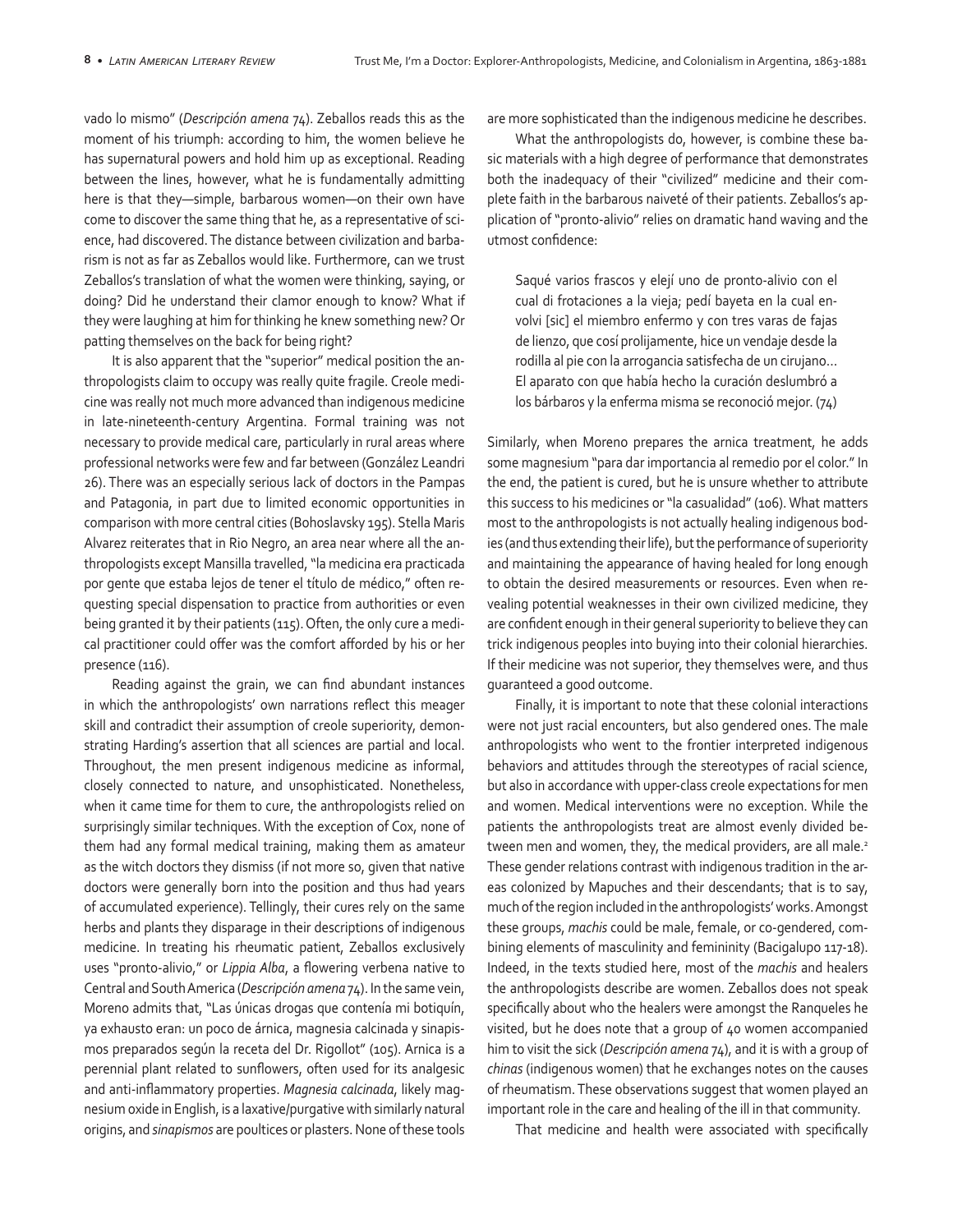masculine civilization is further demonstrated by Moreno's rivalry with the Tehuelches' female *machi* in *Viaje a la Patagonia austral*. He describes her as very young, pretty, and suspicious of him from their first encounters (104). She grows more jealous as his cures earn him fame. The tension comes to head when Moreno is able to cure a patient whose previous interactions with the *machi* had left her far more ill. As a result, Moreno grows in power while the female *machi*'s "aptitudes médicas, con las cuales había nacido, según decían los indios, quedaban casi anuladas, ó [sic] por lo menos oscurecidas con mi cura" (106). Through these episodes, Moreno associates folk medicine, superstition, and illness with indigeneity and femininity, both the lesser-valued elements of nineteenth-century binaries. While the anthropologists were not certified doctors, they did represent the government and thus the imposition of masculine, rational officiality onto the perceived disorder of the instinctual, feminized medicine of indigenous peoples in the *campo*. The explorers' victories over disease thus reassert power as both white and masculine, anticipating the expansion of the medicalized state in later decades.

# **From Anthropology to Eugenics**

The narratives analyzed here demonstrate that diagnosis and treatment of medical concerns were fundamental tools of anthropological projects that contributed to the concentration of white, masculine power over the "barbarous" indigenous communities of the frontier. By offering up cures, men such as Musters, Cox, Mansilla, Moreno, and Zeballos were able to establish good relations with the people they studied, overcome indigenous unwillingness to be photographed and measured, and earn important supplies, including food and horses. These goods and services allowed them to continue their explorations and collect data which, inserted into evolutionary frameworks, posited indigenous people as racially inferior and destined to lose in the face of the emerging "white" Argentine state. Their narrations of their medical encounters reinforced this point, insisting on the heroic victory of civilized, masculine science over the feminine superstition and ignorance of the tribes. Most astonishingly, they accomplished this sleight of hand even as slippages in their narratives reveal the limitations of their medical training and resources. What emerges is a glimpse of just how strong their convictions were regarding the superiority of whiteness, masculinity, and science, which appear in their texts as inextricably linked.

These moments also make visible a bridge between the *cuestión de indios* in the 1870s and early 1880s and the concerns over immigration that surged in later decades. In *Civilizing Argentina*, Julia Rodríguez argues that at the turn of the century, "social pathologists" developed a medical model to understand the nation's progress. "Social problems like poverty, vagrancy, crime, hysteria, and street violence were defined as illnesses. Symptoms were identified, maladies diagnosed, remedies prescribed, and hygienic systems established to prevent recurrence" (6). These attitudes eventually developed into the eugenic policies of the 1920s and 1930s described by Nancy Stepan and others.

While eugenics is often conceptualized of as separate from earlier racial science and indigenous policy, the mechanisms of the anthropologist-cum-doctor I have traced here clearly anticipate later ideologies. In both periods, racialized groups and pathology were closely linked: indigenous peoples' cultural and biological characteristics made them more susceptible to smallpox and other infectious diseases, just as twentieth-century social pathologists believed that, for example, Jews were "more likely than other Europeans to suffer race-specific types of psychosis and to engage in anarchism" (Rodriguez 25). Furthermore, the diseases of the marginalized were presented as threats to national health and progress, thus marking them for elimination or control, while treatment provided an excuse for government officials to intervene in inhabitants' private lives.

The gendered elements of pre-1885 medicine and anthropology are similarly echoed in later decades. Despite the male explorers' lack of formal training and meager medical kits, in their reported actions and narratives they shifted gender dynamics of healing in the *toldos* they visited. These frontier transitions enacted on a small scale a broader societal change that was just beginning and would come into full effect a few years later. While throughout most of the nineteenth century Argentine medical care was diffuse, amateur, and highly unregulated, by the mid-1880s, government policy "introdujo el monopolio médico científico occidental y desplazó otras posibilidades y practicantes curativos" (Di Liscia "Dentro y fuera del hogar" 97). Women in particular lost power with this change, for they had previously taken care of basic health issues both in the home and in the community (Di Liscia, *Saberes* 166). Under the newly professionalized state system, nearly all medical providers were men. This masculine hold on diagnosis and treatment occurred despite the fact that, as both Marcela Nari and Julia Rodriguez have argued, women's maternal role and their perceived greater susceptibility to change made them a central focus of eugenic policies (Nari 46; Rodríguez 112-13). The early twentieth century thus continued the process seen in the earlier texts of furthering masculine state control over and at the expense of feminized bodies. Together, these many points of contact make clear that, in addition to the European, urban roots of eugenics, many influences had already been developed and tested much closer to home, with indigenous men and women paying the price.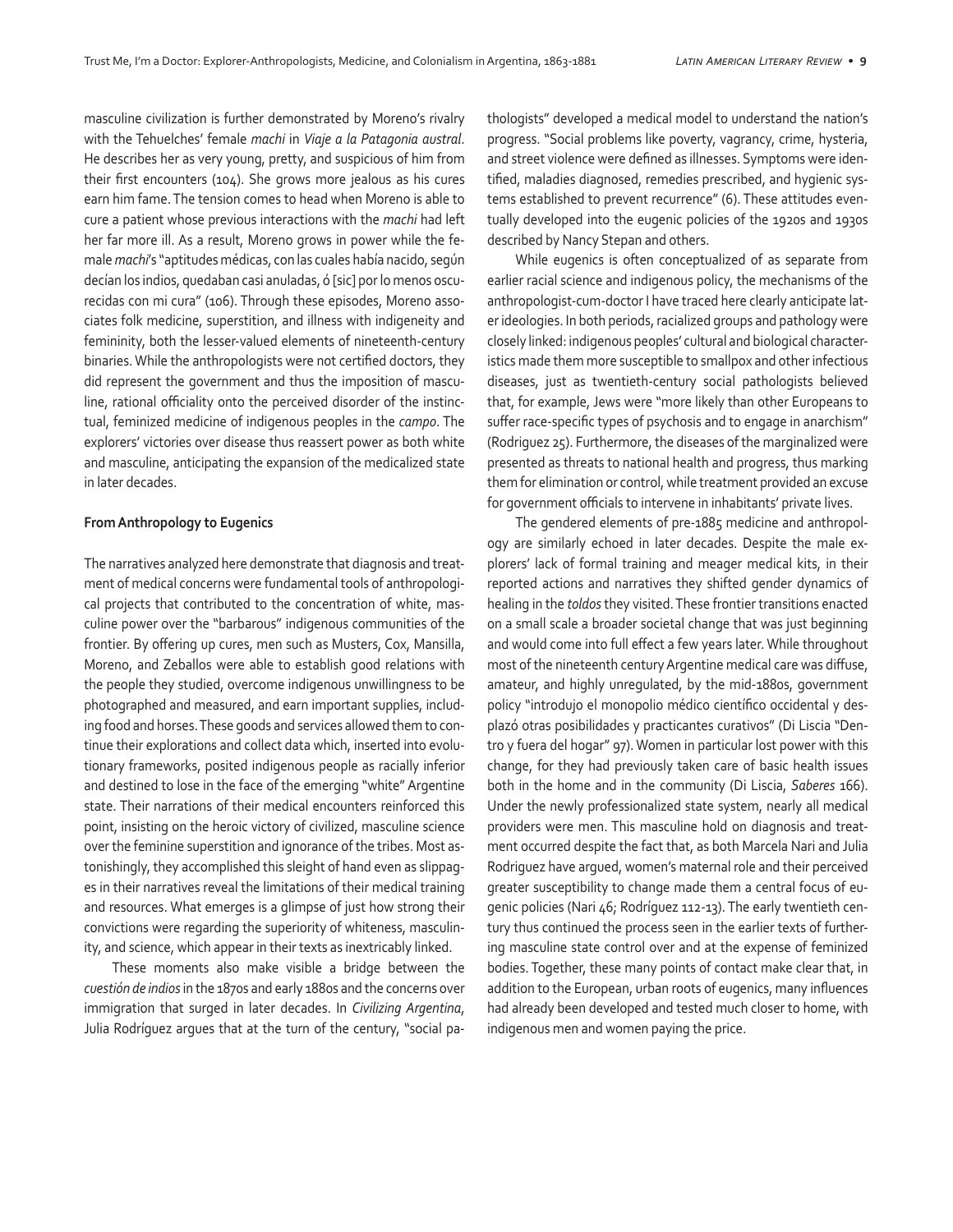# **NOTES**

<sup>1</sup> Moreno and Zeballos both cite and favorably assess the work of each of the two foreigners (Moreno 7; Zeballos, *La conquista* 71).

2 While Mansilla takes care of a man, Linconao, and Musters, Crimè, Guillermo Cox takes care of "una mujer enferma" (119), Moreno, "la hija de Chacayal" (105), and Zeballos, someone's mother-in-law (74). Notably,

the two men that are treated are named while the three women are anonymous or identified in relation to one of their male relatives. This reflects an ongoing interest in the male subject as individual and the women as *chusma*, or representatives of the masses.

## **WORKS CITED**

- Alvarez, Stella Maris. "La salud, la enfermedad y las posibilidades de Carmen de Patagones, 1880-1900." *II Congreso de Historial Social y Política de la Patagonia Argentino-Chilena*, 1997, pp. 114–38, http:// www.chubut.gov.ar/portal/wp-organismos/cultura/wp-content/ uploads/sites/11/2015/09/Trevelin-1997-II-Congreso-historia-social-ypolitica-de-la-patagonia-Argentino-Chilena-.pdf#page=113.
- Andermann, Jens. *The Optic of the State: Visuality and Power in Argentina and Brazil*. U of Pittsburgh P, 2007.
- Armus, Diego. "La enfermedad en la historiografía de América Latina moderna." *Asclepio. Revista de Historia de la Medicina y de la Ciencia*, vol. 54, no. 2, 2002, pp. 41–60.
- Bacigalupo, Ana Mariella. *Shamans of the Foye Tree: Gender, Power, and Healing among Chilean Mapuche*. U Texas P, 2007.
- Bala, Arun, and George Gheverghese Joseph. "Indigenous Knowledge and Western Science: The Possibility of Dialogue." *Race and Class*, vol. 49, no. 1, 2007, pp. 39-61.
- Benedek, Thomas G. "Gonorrhea and the Beginnings of Clinical Research Ethics." *Perspectives in Biology and Medicine*, vol. 48, no. 1, Winter 2005, pp. 54–73.
- Bohoslavsky, Ernesto. "La profilaxis del viento. Instituciones represivas y sanitarias en la Patagonia Argentina, 1880-1940." *Asclepio. Revista de Historia de la Medicina y de la Ciencia*, vol. 60, no. 2, Dec. 2008, pp. 187–206.
- Casali, Romina. "Presentación Dossier: Enfermedades y colonialidad. Poder y salud en situaciones de contacto interétnico en la América meridional." *Revista de Estudios Marítimos y Sociales*, vol. 11, July 2017, pp. 3–33.
- Cox, Guillermo. *Viaje en las rejiones septentrionales de la Patagonia, 1862- 1863*. Imprenta Nacional, 1863.
- Delaney, Jean. "Imagining '*El Ser Argentino*': Cultural Nationalism and Romantic Concepts of Nationhood in Early Twentieth-Century Argentina." *Journal of Latin American Studies*, vol. 34, no. 3, Aug. 2002, pp. 625–58.
- Delrio, Walter, et al. "Discussing Indigenous Genocide in Argentina: Past, Present, and Consequences of Argentinean State Policies toward Native Peoples." *Genocide Studies and Prevention: An International Journal*, vol. 5, no. 2, 2010, pp. 138–59.
- Di Liscia, María Silvia. "Dentro y fuera del hogar: Mujeres, familias y medicalización en Argentina, 1870-1940." *Signos Históricos*, vol. 13, June 2005, pp. 95–119.
- Di Liscia, María Silvia. "Marcados en la piel: Vacunación y viruela en Argentina (1870-1910)."

 *Ciencia & Saúde Coletiva*, vol. 16, no. 2, 2011, pp. 409–22, doi:10.1590/ S1413-81232011000200005.

- Di Liscia, María Silvia. *Saberes, terapias y prácticas médicas en Argentina (1750-1910)*. Consejo Superior de Investigaciones Científicas, Instituto de Historia, 2002.
- Di Liscia, María Silvia. "Viruela, vacunación e indígenas en la pampa argentina del siglo XIX." *Entre médicos y curanderos: Cultura, historia y enfermedad en la América Latina moderna*, edited by Diego Armus, Grupo Editorial Norma, 2002, pp. 27–69.
- González Leandri, Ricardo. *Curar, persuadir, gobernar: La construcción histórica de la profesión médica en Buenos Aires, 1852-1886*. Consejo Superior de Investigaciones Científicas, Instituto de Historia, 1999.
- Harding, Sandra G. *Is Science Multicultural?: Postcolonialisms, Feminisms, and Epistemologies*. Indiana UP, 1998.
- Hochman, Gilberto, Steven Palmer, and María Silvia Di Liscia. "Patalogías de la patria: Una introducción al tema." *Patalogías de la patria: Enfermedades, enfermos y nación en América Latina*, edited by Gilberto Hochman, Steven Palmer, and María Silvia Di Liscia, Lugar Editorial, 2012, pp. 13-27.
- Jiménez, Juan Francisco, and Sebastián L. Alioto. "Políticas de confinamiento e impacto de la viruela sobre las poblaciones nativas de la región pampeano-nordpatagónica (décadas de 1780 y 1880)." *Revista de Estudios Marítimos y Sociales*, vol. 11, July 2017, pp. 114–47.
- Jones, David S. *Rationalizing Epidemics: Meanings and Uses of American Indian Mortality since 1600*. Harvard UP, 2004.
- Larson, Carolyne R. *Our Indigenous Ancestors: A Cultural History of Museums, Science, and Identity in Argentina, 1877-1943*. Pennsylvania State UP, 2015.
- Mansilla, Lucio. V. *Una excursión a los indios ranqueles*, edited by Saúl Sosnowski, Stockcero, 2007.
- McCollum, Andrea M., et al. "Poxvirus Viability and Signatures in Historical Relics." *Emerging Infectious Diseases*, vol. 20, no. 2, Feb. 2014, pp. 177- 84.
- Moreno, Francisco P. *Viaje a la Patagonia austral: Emprendido bajo los auspicios del gobierno nacional, 1876-1877*. 2nd ed., Imprenta de La Nación, 1879.
- Musters, George Chaworth. *At Home With the Patagonians: A Year's Wanderings Over Untrodden Ground From the Straits of Magellan to the Rio Negro*. Murray, 1871, *HathiTrust Digital Library*, http://hdl.handle. net/2027/hvd.hn3uhf.
- Nagy, Mariano, and Alexis Papazian. "El campo de concentración de Martín García. Entre el control estatal dentro de la isla y las prácticas